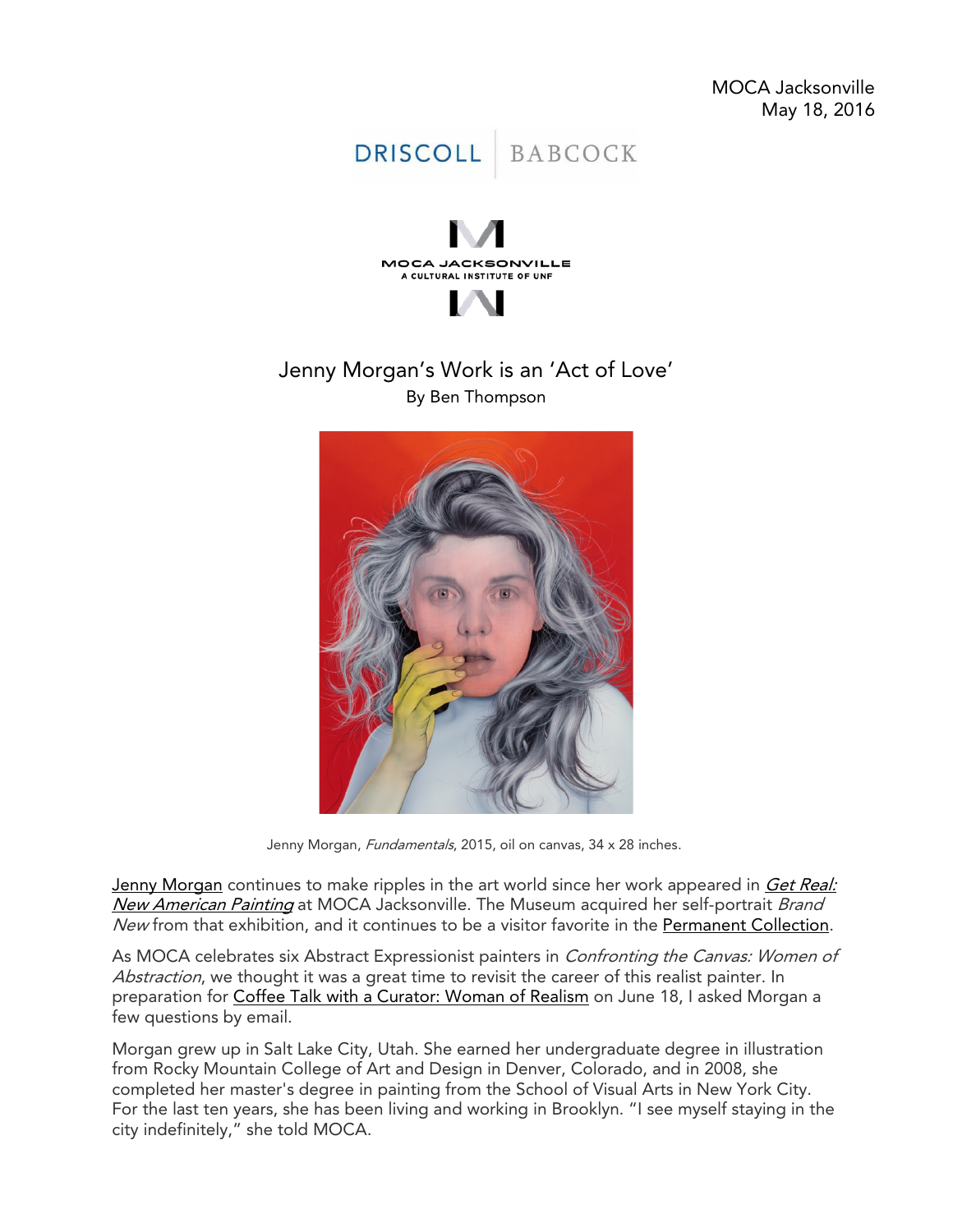

oil on canvas,  $24 \times 20$  inches.



Jenny Morgan, Purple Haze, 2015,<br>
oil on canvas, 24 x 20 inches.<br>
oil on canvas, 34 x 29 inches.<br>
oil on canvas, 34 x 29 inches.

# What have you been working on since your work appeared in Get Real?

Since the exhibition with MOCA, I have had three solo exhibitions in New York, Denver, and London, which have been working with ideas around death, rebirth, and transformation.

# How did the MOCA Jacksonville exhibition affect your career?

The exhibition was one of my first major museum shows and helped to define a new level in my career. I was very excited to be among other painters who I could relate with and learn from. I also enjoyed being included in the panel discussion Women Painting Women; being able to share in that dialogue with the other women and audience was very rewarding.

## How would you describe your work to someone who's never seen it?

I describe my work as psychological portraiture dealing with improvisational realism. I paint portraits of people who I love and admire in a primarily realistic way, allowing for abstraction and destruction of the form. The portraits are mostly straightforward and hold eye contact with the viewer. My intent is for the audience to feel as if they are meeting someone in the flesh.

## What ideas do you explore in your work?

I explore a broad range of the human experience; every subject brings in his or her own unique material and adds a new dimension to the work. Some of the prominent ideas are vulnerability, death, rebirth, motherhood, the psychedelic experience, sexuality, and intimacy.

## What do you want people to know about your work?

I want to express that the work is an act of love. The more I mature within my practice, the more I understand the transformative power in art-making, not only for my personal wellbeing, but for those who I invite into my process. I think that at times art-making can feel like such an isolating activity, but it's as primal and as necessary for the health of the human being as any other calling or vocation.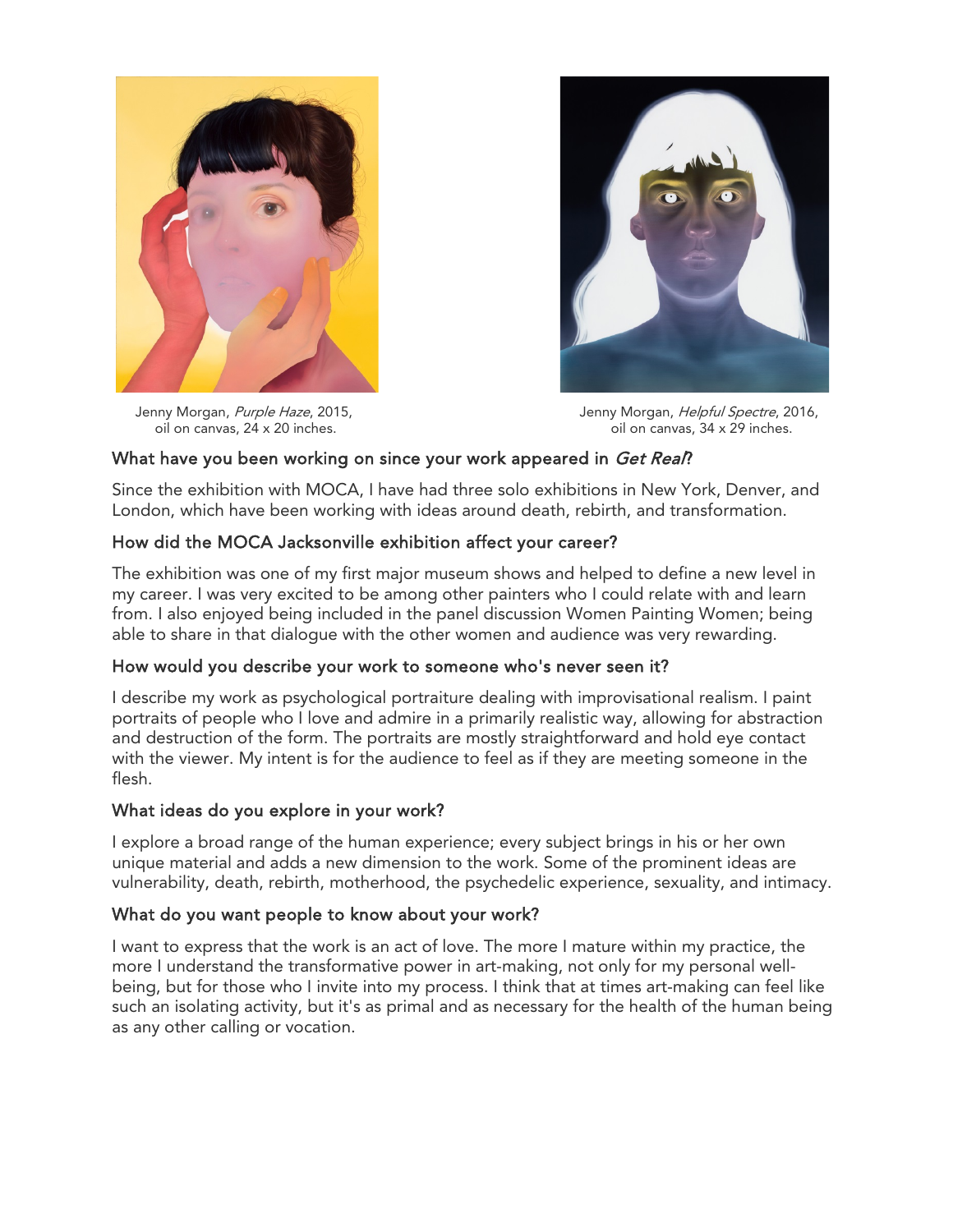

Jenny Morgan's Turning the Tide exhibition appears at Beers London. Image courtesy of Beers London.



Jenny Morgan, *In the Moment (Death Hymn)*, 2015, Jenny Morgan, *The Tempest*, 2015, oil on canvas, 56 x 38 inches. **only and constructs** of our canvas.



## Where do you find inspiration?

My primary source of inspiration is within my personal relationships. The work relies heavily on my connections with those around me. Life events and transitional moments are very alluring, and paintings through these experiences help me to understand life on a deeper level. I am also influenced by the work of fellow artists and will pull ideas and techniques from those who I admire.

## What's your workspace like? When and where do you like to create your art?

My studio is located in Bushwick, Brooklyn. The studio has hardwood floors, a wall of windows with an abundance of plants and mirrors. I see my studio as a second home where I spend the majority of my waking hours, so I set up the space with the intent of being as comfortable as possible and surround myself with things that make me feel good. I enjoy having space separate form my home so that I am able to detach at some point and let the work breathe.

## How do you prepare for a new project?

I find that after each show or major body of work I take a few months off in order to clean the mental slate. During this time away from the studio, I try to ground myself in real life as much as possible and make time to exercise and be with family and friends. I also spend a lot of time